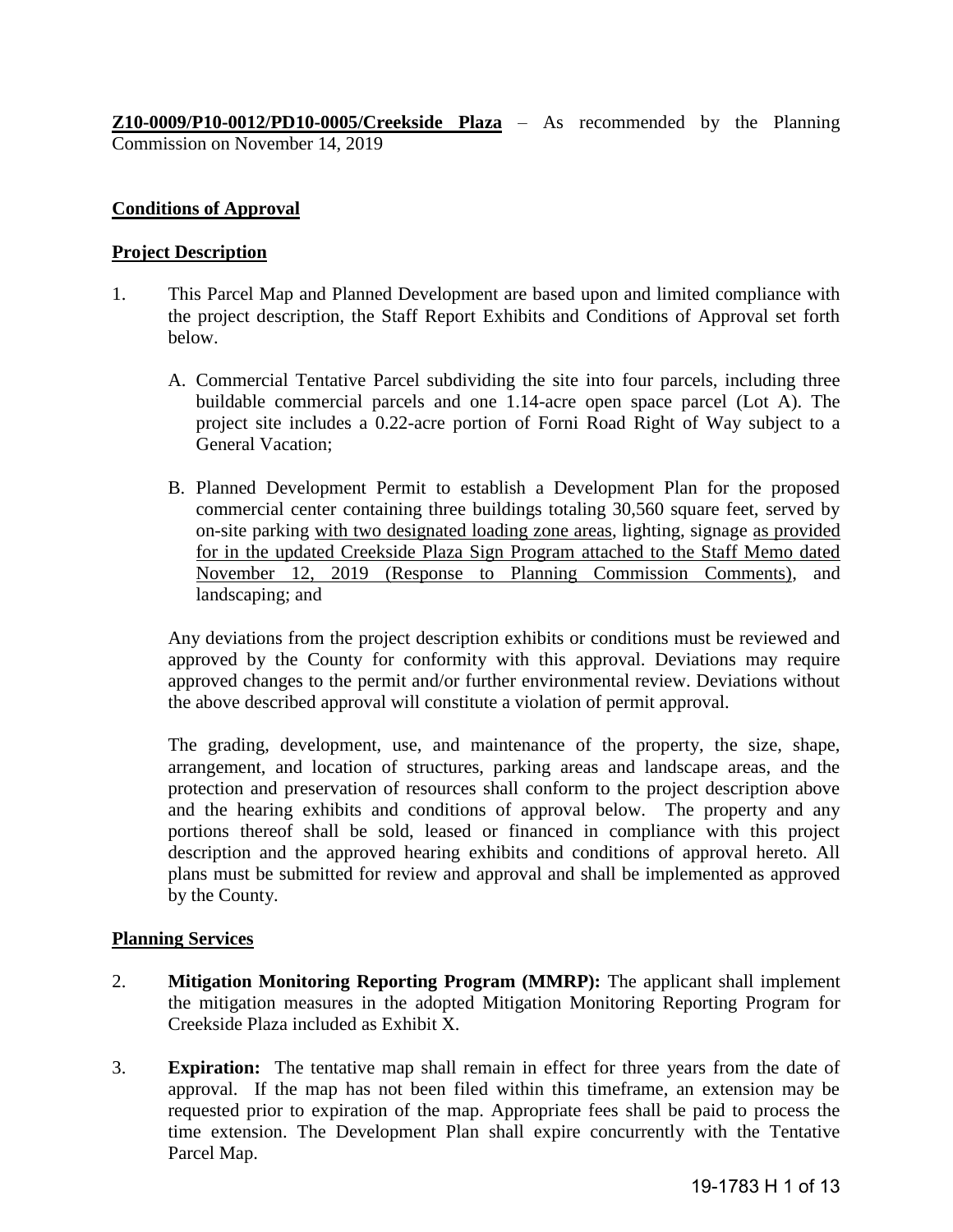- 4. **Conditions Compliance:** Prior to issuance of a building permit or commencement of any use authorized by this permit, the applicant shall provide a written description, together with appropriate documentation, showing conformance of the project with each condition imposed as part of the project approval. The applicant shall also schedule an inspection by Planning Department prior to issuance of a building permit for verification of compliance with applicable conditions of approval.
- 5. **Project Improvements in Conformance with Project Plans:** Project improvements including, but not limited to, building design, colors, building placement, freestanding and wall tenant signs as provided for in the updated Creekside Plaza Sign Program attached to the Staff Memo dated November 12, 2019 (Response to Planning Commission Comments), and parking lot improvements (e.g. lighting, landscaping, bicycle racks, trash enclosures) shall be completed in conformance with the plans submitted and conditions of approval herein and shall substantially comply with all Creekside Plaza project Exhibits listed in Condition 1 above. Where applicable, all project Preliminary Plans shall be finalized in accordance with the applicable standards of the Zoning Ordinance, El Dorado County Design and Improvement Standards Manual (DISM), and Missouri Flat Design Guidelines. Minor modifications may be approved through the Substantial Conformance Review by the Planning Director; however, any major changes that substantially deviates from the Development Plan, shall require review and approval by the Planning Commission prior to approval of building permit.
- 6. **Joint Access and Parking Agreement:** A joint access and parking agreement shall be provided to ensure on-going access and maintenance of the parking areas, interior and perimeter fencing, signs, lighting, landscaping, and bicycle facilities to all property owners within the Creekside Plaza. A copy of said agreement shall be provided to Planning Department for review and approval, and the approved agreement shall then be recorded and a copy shall be provided to Planning Services prior to filing of the Parcel Map.
- 7. **Cultural Resources:** If human remains are discovered at any time during the subdivision improvement phase, the County Coroner and Native American Heritage Commission shall be contacted per Section 7050.5 of the Health and Safety Code and Section 5097.89 of the Public Resources Code. The procedures set forth in Supplementary Document J, Section VIII, of the California Environmental Quality Act (CEQA) Guidelines concerning treatment of the remains shall be followed. If archaeological sites or artifacts are discovered, the subdivider shall retain an archaeologist to evaluate the resource.

If the resource is determined to be important, as defined in Appendix K of the CEQA Guidelines, mitigation measures, as agreed to by the subdivider, archaeologist, and Planning Services shall be implemented. Treatment of Native American remains and/or archaeological artifacts shall be the responsibility of the subdivider and shall be subject to review and approval by Planning Services.

8. **Hold Harmless Agreement:** In the event of any legal action instituted by a third party challenging the validity of any provision of this approval, the developer and landowner 19-1783 H 2 of 13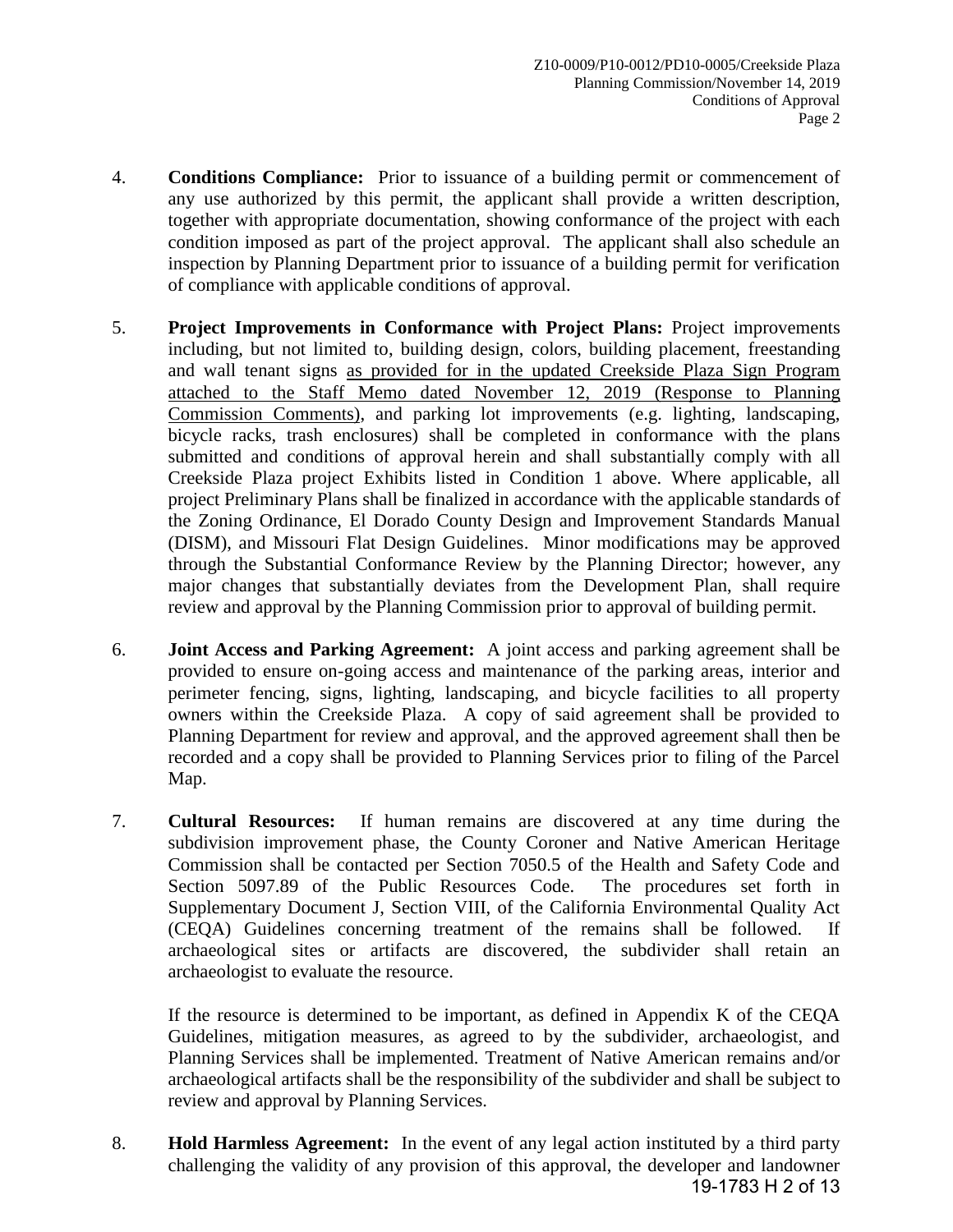agree to be responsible for the costs of defending such suit and shall hold County harmless from any legal fees or costs County may incur as a result of such action, as provided in Section 66474.9(b) of the California Government Code.

The applicant shall defend, indemnify, and hold harmless El Dorado County and its agents, officers, or employees from any claim, action, or proceedings against El Dorado County or its agents, officers, or employees to attack, set aside, void, or annul an approval of El Dorado County concerning a rezone, planned development, and parcel map which action is brought within the time period provided for in Section 66499.37.

County shall notify the applicant of any claim, action, or proceeding and County will cooperate fully in the defense.

9. **Meter Award Letter:** Prior to issuance of building permit, the applicant shall provide a copy of a meter award letter issued by El Dorado Irrigation District.

# **El Dorado County Transportation Department**

Specific Project Conditions

- 10. **General Vacation:** Prior to filing of a Parcel Map or issuance of building permit, the applicant shall be file an application for General Vacation of the 0.22-acre portion of Forni Road along the project frontage, subject to approval by the Board of Supervisors
- 11. **Missouri Flat Road Improvements:** Construct improvements along the frontage of Missouri Flat Road as follows:
	- a) Widen Missouri Flat Road along the project frontage to provide 3 northbound lanes from Forni Road to County Road 2233. Place lip of new curb and gutter 43.5 feet offset from the existing raised median curb in Missouri Flat Road. Structural Section to be 6.5 inches of Type A HMA on 13 inches of Class 2 AB;
	- b) Construct Caltrans Type A2-6 Curb and Gutter, and a 10-foot wide shared use sidewalk along the entire project frontage;
	- c) Extend existing center median 60-feet northerly along Missouri Flat Road;

Conformance with this condition shall be reviewed as part of Improvement Plans and verified prior to issuance of building permit.

- 12. **Forni Road Improvements:** Construct improvements along the frontage of Forni Road as follows:
	- a) Widen Forni Road on the project side to provide 46 feet of Pavement measured from the existing curb and gutter flowline on the northeast corner of Forni Road / Golden Center Drive. Structural Section to be 5 inches of Type A HMA on 8 inches of Class 2 AB.
	- b) Stripe, sign and mark a 5-foot wide Class 2 Bike Lane along the project frontage (width measured from fog stripe to gutter flow line).
	- c) Construct Caltrans Type A2-6 Curb and Gutter, and a 6-foot wide sidewalk along the entire project frontage;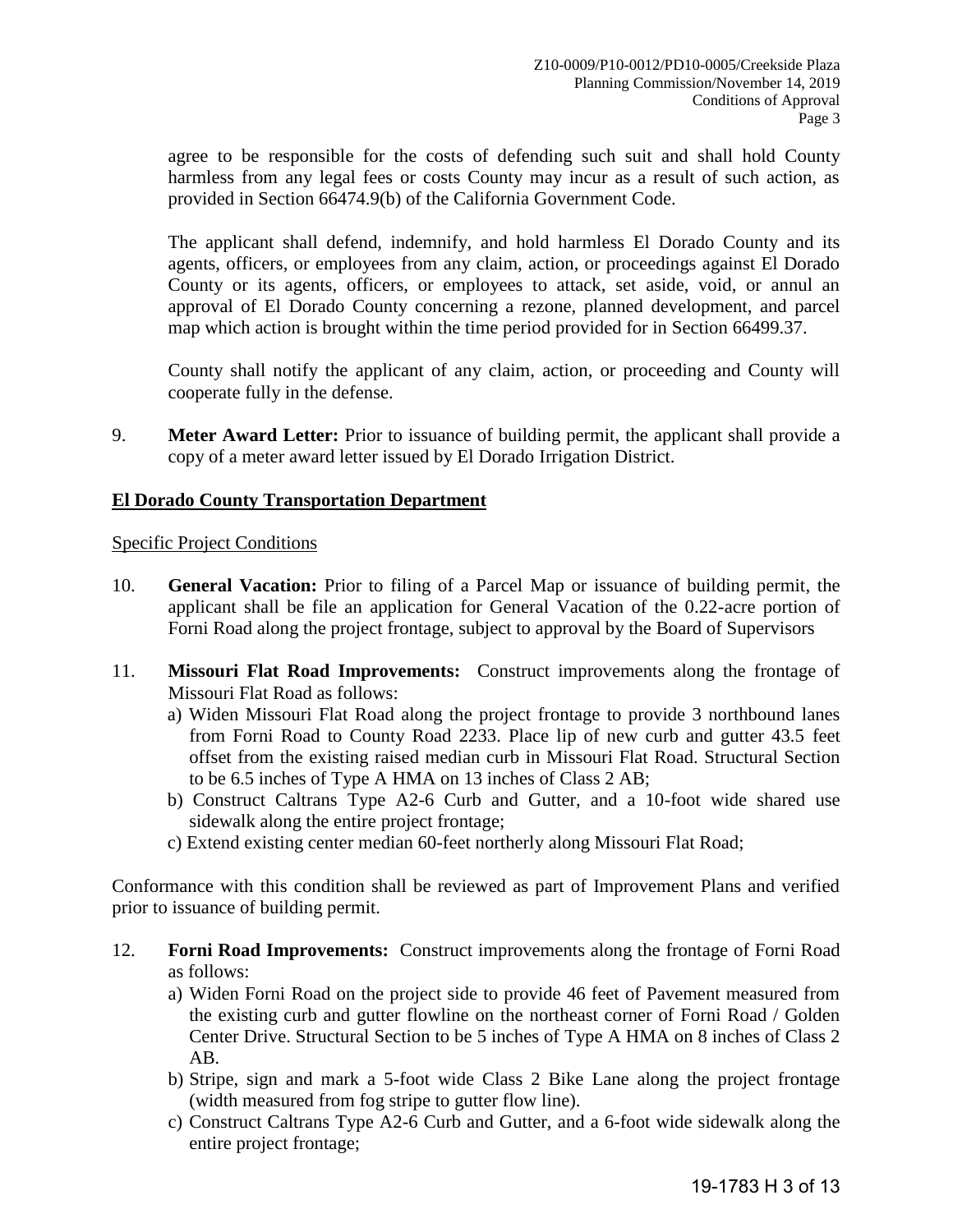- d) Reconstruct the curb and sidewalk on the northeast corner of Forni Road and Golden Center Drive to provide an accessible ramp per Caltrans Standard Plan A88A.
- e) Stripe a pedestrian (school) crosswalk across Forni Road north of Golden Center Drive/Forni Road project entrance, and construct a Rectangular Rapid Flashing Beacon at this crosswalk.

Conformance with this condition shall be reviewed as part of Improvement Plans and verified prior to issuance of building permit.

- 13. **County Road 2233 Improvements:** Reconstruct the Curb Ramps on either side of County Road 2233 to current ADA Standards per Caltrans Standard Plan A88A. Conformance with this condition shall be reviewed as part of Improvement Plans and verified prior to issuance of building permit.
- 14. **Road Improvement Agreement:** Prepare improvement plans, separate from On-Site Development, for the improvements to Missouri Flat Road and Forni Road. Enter into a Road Improvement Agreement with the County to construct this work. This work may be subject to prevailing wage laws and the Public Contract Code. Conformance with this condition shall be reviewed as part of Improvement Plans and verified prior to issuance of building permit.
- 15. **Timeliness of Improvements:** Complete the improvements noted above prior to issuance of a building permits. As an alternative, once the Road Improvement Agreement is fully executed, with associated Performance and Payment Bonds in place, building permits may be issued, however, you may be required to demonstrate adequate financing is available to construct these improvements prior to issuance of permits. Conformance with this condition shall be reviewed as part of Improvement Plans and verified prior to issuance of building permit.
- 16. **Offer of Dedication (In Fee):** Offer to dedicate, in fee, right-of-way for Missouri Flat Road, Forni Road, or County Road 2233 sufficient to contain the required improvements with the filing of the Final Map. County will accept these offers. Conformance with this condition shall be reviewed as part of Improvement Plans and verified prior to issuance of building permit.
- 17. **Offer of Dedication (Easements):** Offer to dedicate easements for pedestrian, slope and drainage as necessary. County will accept pedestrian and slope easements where necessary. Drainage easements will be rejected. Conformance with this condition shall be reviewed as part of Improvement Plans and verified prior to issuance of building permit.
- 18. **Drainage Improvements:** Construct an additional storm drain manhole adjacent to Building C by the Forni Road encroachment for maintenance purposes. Conformance with this condition shall be reviewed as part of Improvement Plans and verified prior to issuance of building permit.
- 19. **Community Facilities District Annexation:** Enter into an agreement in recordable form with the County that obligates the property to participate in the Community Facilities 19-1783 H 4 of 13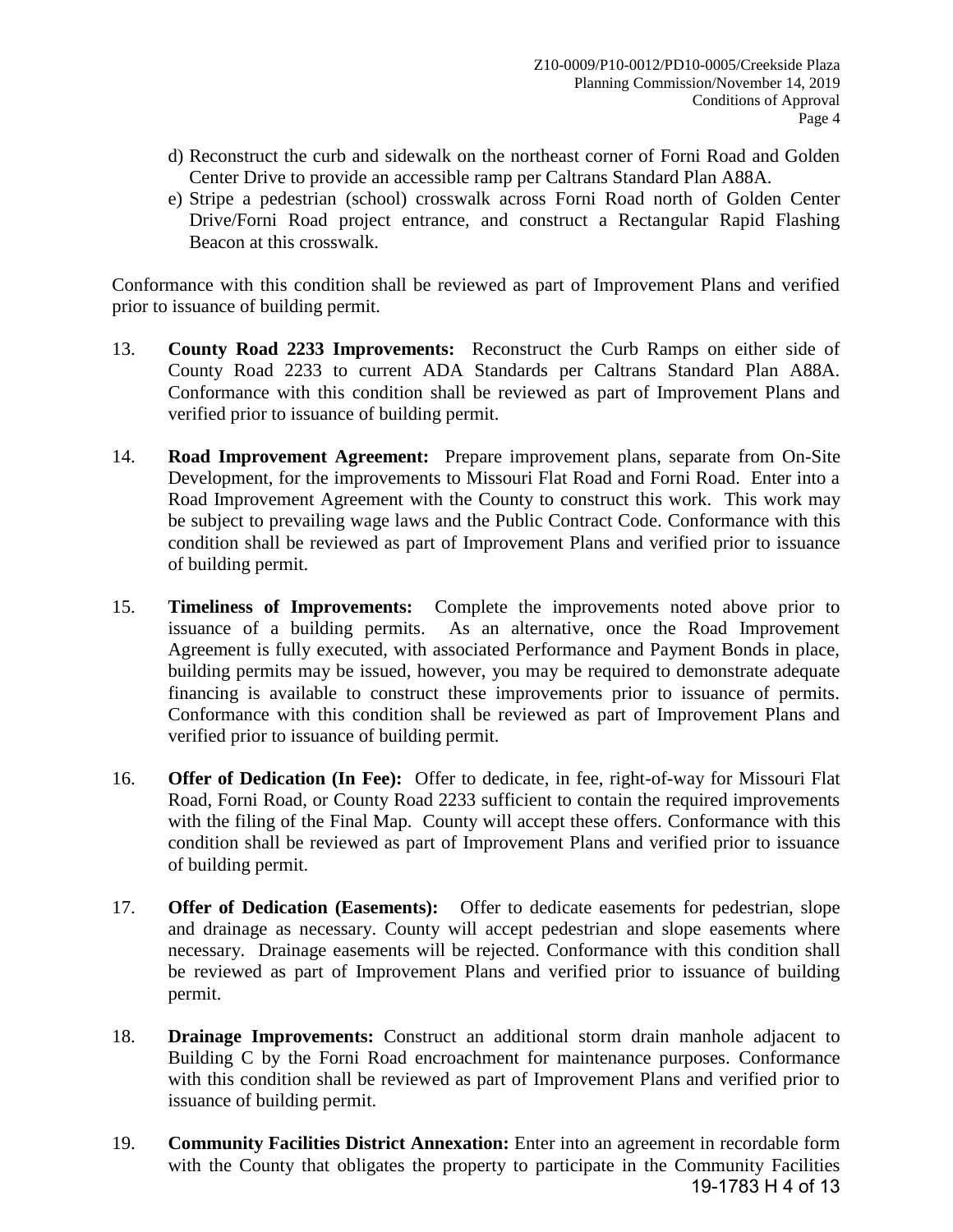District No. 2002-01 (Missouri Flat Area) (CFD), at such time in the future when the County processes an annexation of territory into the CFD. The agreement shall be executed by the property owner and approved by the County prior to the issuance of any building permits. The financing obligation shall run with the property's title and bind all future assignees and/or successors in interest in the subject property.

Should timing of building permit review process coincide with an annexation process underway by the County, the applicant may participate in said process in lieu of entering into an agreement, provided the annexation election has been held, the property owner, for subject application, voted in favor of being annexed, and the annexation election is successful.

 Conformance with this condition shall be reviewed as part of Improvement Plans and verified prior to issuance of building permit.

## Standard Conditions

- 20. **Curb Returns:** Where sidewalks are provided, include pedestrian ramps with truncated domes conforming to Caltrans Standard Plan A88A, including a 4 foot sidewalk/landing at the back of all ramps. Alternate plans satisfying the current accessibility standards may be used, subject to review and approval by County. Conformance with this condition shall be reviewed as part of Improvement Plans and verified prior to issuance of building permit.
- 21. **Maintenance Entity**: Prior to filing a final map, or obtaining building permits, form and entity, or join an existing entity, for the maintenance of On-Site Drainage Facilities, including the existing creek. When joining an existing entity, amend and modify (as necessary) the existing entity to equitably incorporate maintenance of the Project improvements. Conformance with this condition shall be reviewed as part of Improvement Plans and verified prior to issuance of building permit.
- 22. **Consistency with County Codes and Standards:** Obtain approval of project improvement plans and cost estimates consistent with these Conditions of Approval from DOT and pay all applicable fees prior to filing of the final map.

 Ensure the project improvement plans and grading plans conform to the County *Grading, Erosion and Sediment Control Ordinance, Grading Design Manual, the Drainage Manual, Storm Water Ordinance (Ord. No. 5022), Off-Street Parking and Loading Ordinance, all applicable State of California Water Quality Orders, the State of California Handicapped Accessibility Standards, and the California Manual on Uniform Traffic Control Devices* (MUTCD).

23. **Stormwater Management:** Construct post construction storm water mitigation measures to capture and treat the  $85<sup>th</sup>$  percentile 24 hour storm event as outlined in the CA Phase II MS4 Permit and the County's [West Slope Development and Redevelopment](http://www.edcgov.us/LongRangePlanning/StormWaterManagement/West_Slope_Development_and_Redevelopment_Standards.aspx)  [Standards and Post Construction Storm Water Plan.](http://www.edcgov.us/LongRangePlanning/StormWaterManagement/West_Slope_Development_and_Redevelopment_Standards.aspx) Show detention and/or retention facilities on the project improvement plans to fully mitigate any increased runoff peak flows and volumes in accordance with the County Drainage Manual. As an alternative to 19-1783 H 5 of 13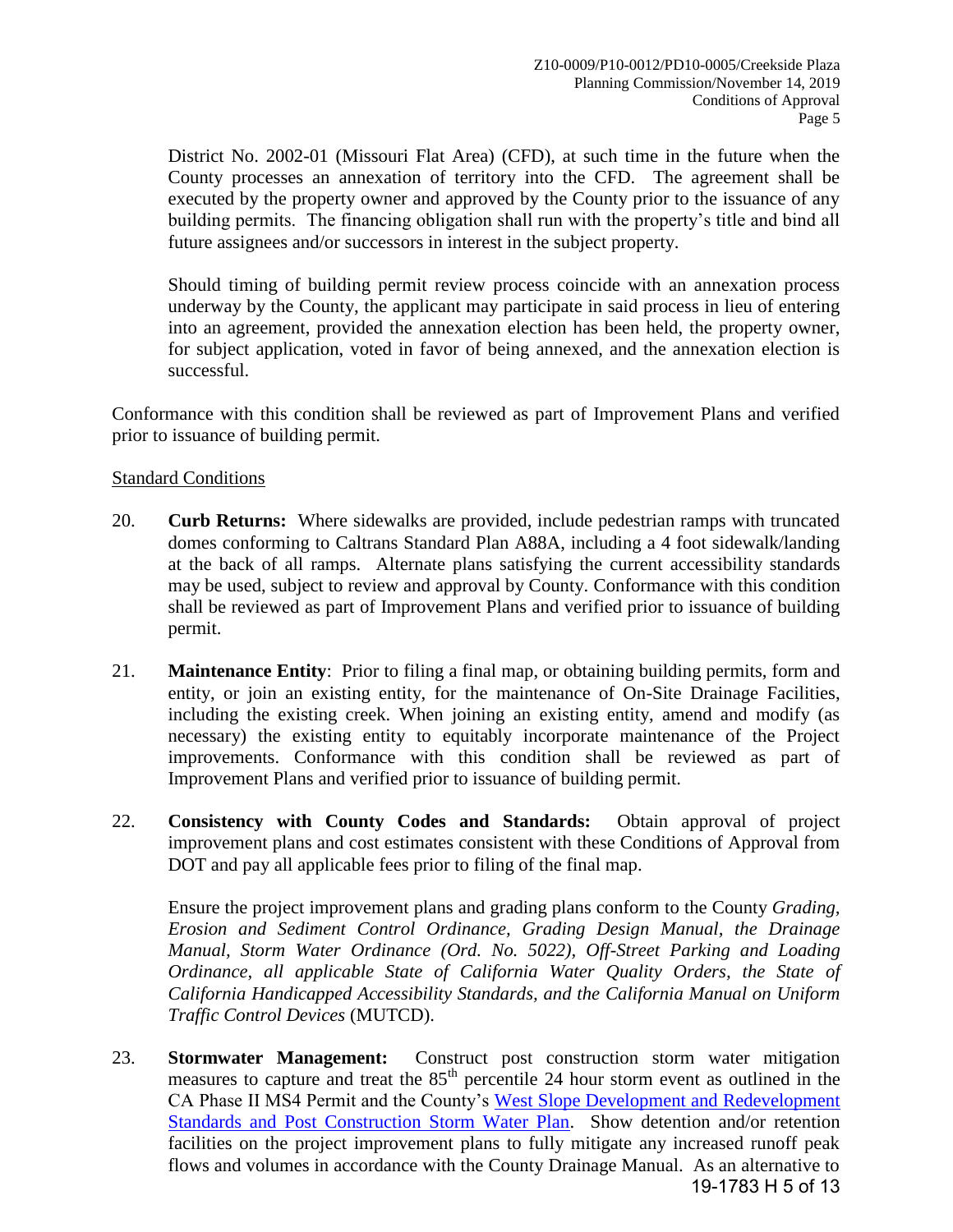treating the entire project with a regional treatment system, the project may propose distributed source control measures to be constructed for, any impervious surfaces and on each lot with the individual lot building permits to achieve the same effect. In which case, a deed restriction shall be recorded with the final map to ensure construction of individual lot source control measures.

- 24. **Water Quality Stamp:** Include a storm water quality message stamped into the concrete on new or reconstructed drainage inlets, conforming to the Storm Water Quality Design Manual for the Sacramento and South Placer Regions, Chapter 4, Fact Sheet SD-1. Obtain approval of proposed message from County Engineer prior to construction.
- 25. **Regulatory Permits and Documents:** Incorporate all regulatory permits and agreements between the project and any State or Federal Agency into the Project Grading and Improvement Plans prior to the start of construction of improvements.

Grading or Improvement plans for any phase may be approved prior to obtaining regulatory permits or agreements for that phase, but grading/construction of improvements may not proceed until the appropriate permits or agreements are obtained and the grading/improvement plans reflect any necessary changes or modifications to reflect such permits or agreements.

Project conditions of approval shall be incorporated into the Project Improvement Plans when submitted for review.

26. **Electronic Documentation:** Upon completion of the required public improvements, provide As-Built Plans to the County Engineer in TIFF format, and provide final Drainage and Geotechnical reports and structural wall calculations to the County Engineer in PDF format.

#### **Environmental Management Department**

- 27. **Fast Food Facility:** The fast food facility planned for Building "B" is required to comply with the California Retail Food Code. Plans for the fast food facility are required to be submitted through a service request to this Department for review and approval prior to constructing the facility. An annual Health Permit issued by this Department will be required to operate the fast food facility. Grease traps or interceptors installed for the fast food facility are required to conform to El Dorado Irrigation District and California Retail Food Code regulations to prevent discharge of fats, oils, and grease from the facility into the sewer system. Conformance with this condition shall be verified prior to issuance of final occupancy permit.
- 28. **AB 341 Mandatory Commercial Recycling (MCR):** MCR requires all commercial facilities (nonresidential) and multi-family complexes with 5 or more units that generate at least 4 cubic yards of solid waste per week to recycle. The facility is in the unincorporated area of El Dorado County. This is a non-mandatory waste service area, which means, businesses and residents have the option to self-haul their waste **(at least once every seven days)** and recycling to the El Dorado Disposal (EDD) Material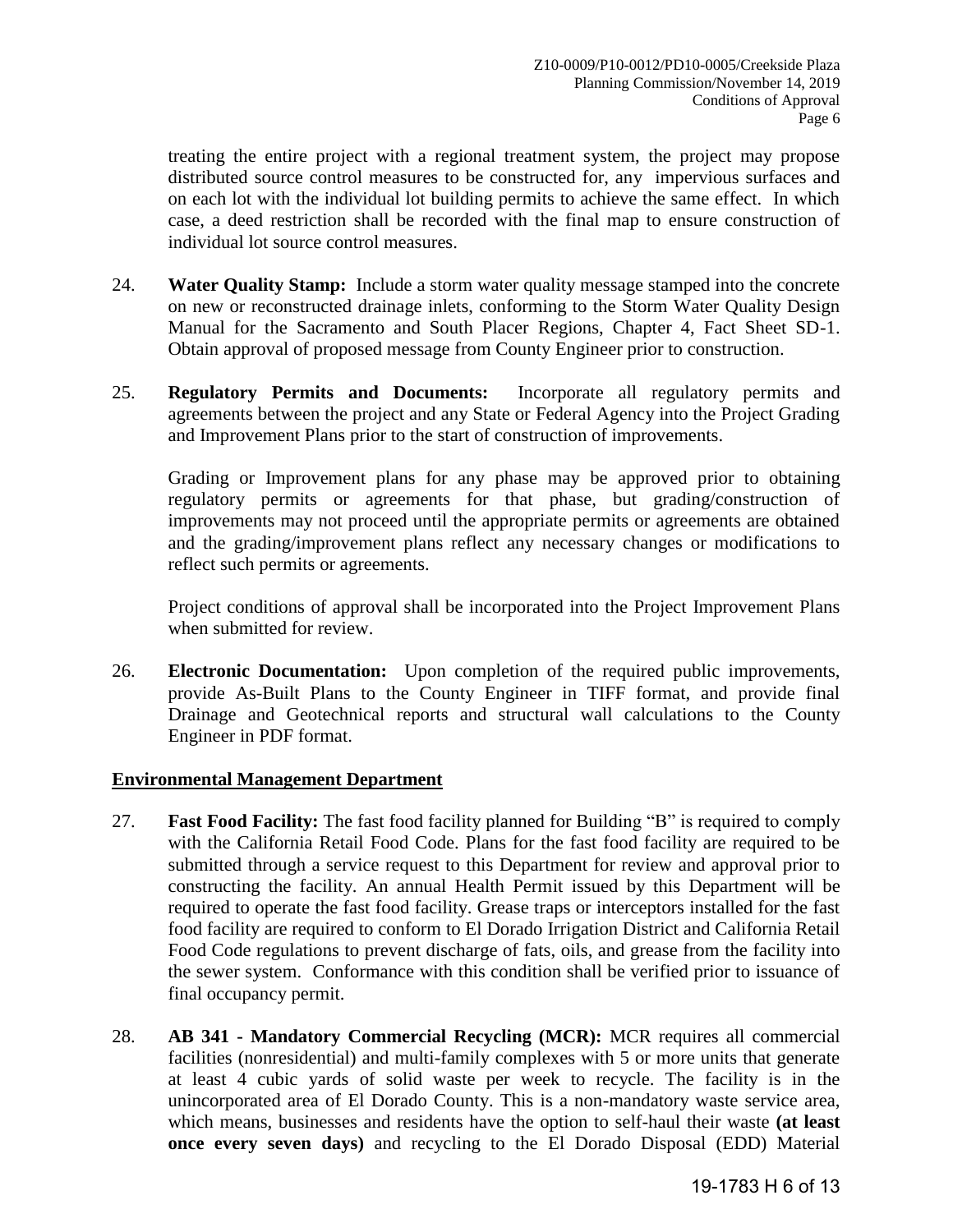Recovery Facility at 4100 Throwita Way, Placerville or subscribe to waste and recycling service provided by EDD, the franchise waste hauler for this area.

 If any of the commercial facilities will store reportable quantities of hazardous materials (55 gallons) or generate hazardous waste, prior to commencing operations the owner/operators must:

- a) Prepare, submit and implement a hazardous materials business plan and pay appropriate fees. Business owners and operators intending to handle hazardous materials in excess of reportable quantities are required by law to complete and file a hazardous materials business plan, http://www.edcgov.us/emd/solidwaste/bus\_plan\_index.html with our Department prior to obtaining a business license
- b) Obtain a hazardous waste generator identification number from the California Department of Toxic Substances Control.
- c) Train all employees to properly handle hazardous materials and wastes.
- d) Implement proper hazardous materials and hazardous waste storage methods in accordance with the Uniform Fire Code and Uniform Building Code.
- 29. **AB 1826 Mandatory Commercial Organics Recycling (MORe):** AB 1826 implements statewide commercial organic waste recycling and is being phased in based on amounts of organic and solid waste generated by facilities starting April 2016 - 2019 and on through 2021(if applicable). The law requires that businesses and multi-family complexes with 5 or more units arrange for organics recycling service for the following types of organic wastes: food waste, green waste, landscape and pruning waste, nonhazardous wood waste, and food-soiled paper.

# **Air Quality Management District**

- 30. **District Rules:** The project construction will involve grading and excavation operations, which will result in a temporary negative impact on air quality with regard to the release of particulate matter (PM10) in the form of dust. Current county records indicate this property is located within the Asbestos Review Area. Therefore, District Rule 223.2 Fugitive Dust-Asbestos Hazard Mitigation, which addresses the regulations and mitigation measures for fugitive dust emissions shall be adhered to during the construction process. Mitigation measures for the control of fugitive dust shall comply with the requirements of Rule 223.2. In addition, an Asbestos Dust Mitigation Plan (ADMP) Application with appropriate fees shall be submitted to and approved by the District prior to start of project construction. Conformance with this condition shall be reviewed as part of Improvement Plans and verified prior to issuance of building permit.
- 31. **Paving:** Project construction involves road development and shall adhere to District Rule 224 Cutback and Emulsified Asphalt Paving Materials. Conformance with this condition shall be reviewed as part of Improvement Plans and verified prior to issuance of building permit.
- 32. **Asbestos Review:** The proposed project is within the Asbestos Review Area; therefore District will require the paving of the proposed driveways or the application of a minimum of three (3) inches in depth, asbestos free gravel, for all roads and driveways. 19-1783 H 7 of 13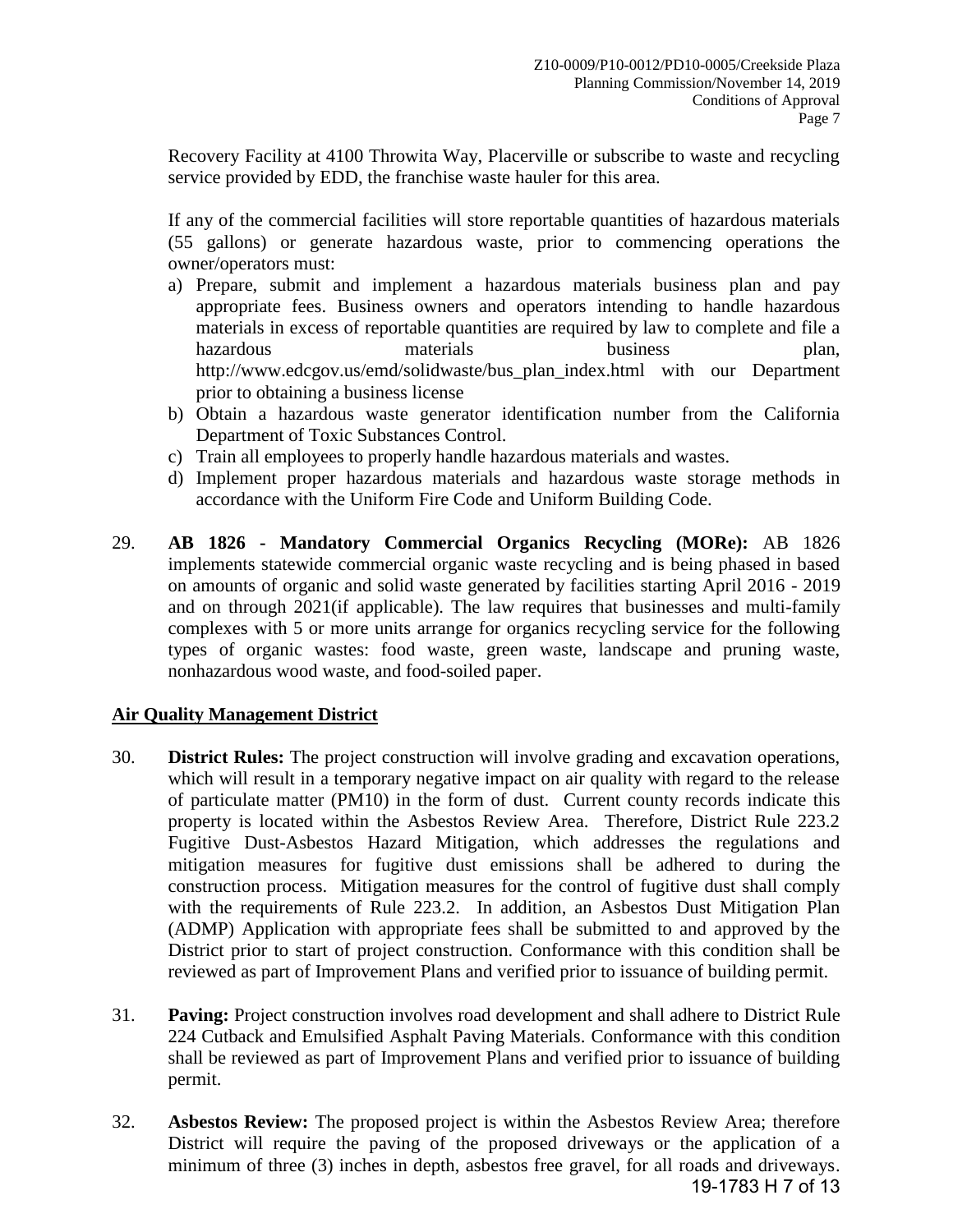Conformance with this condition shall be reviewed as part of Improvement Plans and verified prior to issuance of building permit.

- 33. **Waste Burning:** Burning of wastes that result from "Land Development Clearing" must be permitted through the DISTRICT. Only vegetative waste materials may be disposed of using an open outdoor fire (Rule 300 Open Burning). Conformance with this condition shall be reviewed as part of Improvement Plans and verified prior to issuance of building permit.
- 34. **Architectural Coating:** The project construction will involve the application of architectural coating, which shall adhere to District Rule 215 Architectural Coatings. Conformance with this condition shall be reviewed as part of Improvement Plans and verified prior to issuance of building permit.
- 35. **Exhaust Emissions:** The District's goal is to strive to achieve and maintain ambient air quality standards established by the U.S. Environmental Protection Agency and the California Air Resources Board and to minimize public exposure to toxic or hazardous air pollutants and air pollutants that create unpleasant odors. The following are measures used to reduce impacts on air quality from equipment exhaust emissions:

Heavy Equipment and Mobile Source Mitigation Measures:

- a) Use low-emission on-site mobile construction equipment.
- b) Maintain equipment in tune per manufacturer specifications.
- c) Retard diesel engine injection timing by two to four degrees.
- d) Use electricity from power poles rather than temporary gasoline or diesel generators.
- e) Use reformulated low-emission diesel fuel.
- f) Use catalytic converters on gasoline-powered equipment.
- g) Substitute electric and gasoline-powered equipment for diesel-powered equipment where feasible.
- h) Do not leave inactive construction equipment idling for prolonged periods (i.e., more than two minutes).
- i) Schedule construction activities and material hauls that affect traffic flow to off-peak hours.
- j) Configure construction parking to minimize traffic interference.
- k) Develop a construction traffic management plan that includes, but is not limited to: Providing temporary traffic control during all phases of construction activities to improve traffic flow; rerouting construction trucks off congested streets; and provide dedicated turn lanes for movement of construction trucks and equipment on- and offsite.

 Conformance with this condition shall be reviewed as part of Improvement Plans and verified prior to issuance of building permit.

36. **New Point Source Emissions:** Prior to construction or installation of any new point source emissions units or non-permitted emission units (i.e., gasoline dispensing facility, boilers, internal combustion engines, etc.), authority to construction applications shall be submitted to the District. Submittal of applications shall include facility diagram(s),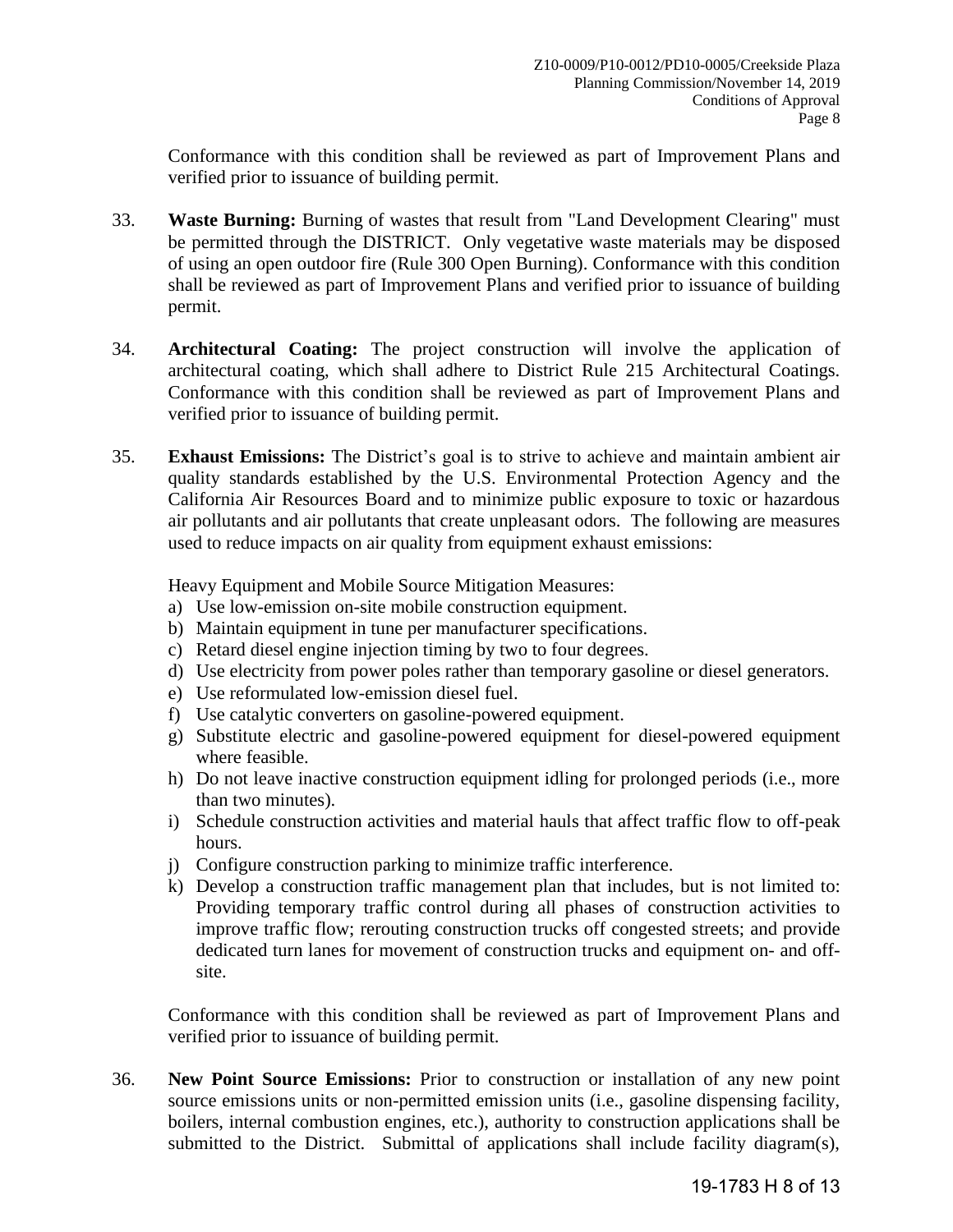equipment specifications and emission factors. Conformance with this condition shall be reviewed as part of Improvement Plans and verified prior to issuance of building permit.

37. **List of Equipment:** Applicant shall submit to the El Dorado County Air Quality Management District, prior to the construction phase of the project, a list of equipment to be utilized on the project as described in the air quality analysis to ensure compliance. The list shall include the make, model and year of the engine, engine identification number, horse power, hours/day, load factor, etc. Conformance with this condition shall be reviewed as part of Improvement Plans and verified prior to issuance of building permit.

# **Diamond Springs-El Dorado Fire Protection District**

- 38. **Annexation:** Community Facilities District Approval of subject project is conditioned on meeting the public safety and fire protection requirements of the County of El Dorado General Plan, which shall include provision of a financing mechanism for said services. The financing mechanism shall include inclusion within, or annexation into, a Community Facilities District (CFD) established under the Mello-Roos Community Facilities Act of 1982 (Government Code § 53311 et seq.), established by the Diamond Springs / El Dorado Fire Protection District (District) for the provision of public services permitted under Government Code § 53313, including fire suppression services, emergency medical services, fire prevention activities and other services (collectively Public Services), for which proceedings are under consideration, and as such, shall be subject to the special tax approved with the formation of such CFD with the Tract's inclusion or annexation into the CFD. Conformance with this condition shall be verified prior filing of the Parcel Map.
- 39. **Fire Flow:** The potable water system with the purpose of fire protection for this commercial development shall provide a minimum fire flow of 1,500 gallons per minute with a minimum residual pressure of 20 psi for a three-hour duration. This requirement is based on a minimum commercial building size of 3,600 square feet or less in size, Type V-B construction. This fire flow rate shall be in excess of the maximum daily consumption rate for this development. A set of engineering calculations reflecting the fire flow capabilities of this system shall be supplied to the Fire Department for review and approval. Until a full set of building plans can be reviewed by the Fire District, the exact fire flow requirements cannot be obtained or determined. Conformance with this condition shall be verified prior to issuance of building permit.
- 40. **Underground Private Fire Mains:** After installation, all rods, nuts, bolts, washers, clamps, and other underground connections and restraints used for underground fire main piping and water supplies, except thrust blocks, shall be cleaned and thoroughly coated with a bituminous or other acceptable corrosion retarding material. All private fire service mains shall be installed per NFPA 24, and shall be inspected, tested and maintained per NFPA 25. Conformance with this condition shall be verified prior to issuance of building permit.
- 41. **Sprinklers:** The building(s) shall have fire sprinklers installed in accordance with NFPA 13 (commercial use) or NFPA 13D (residential use), including all Building Department 19-1783 H 9 of 13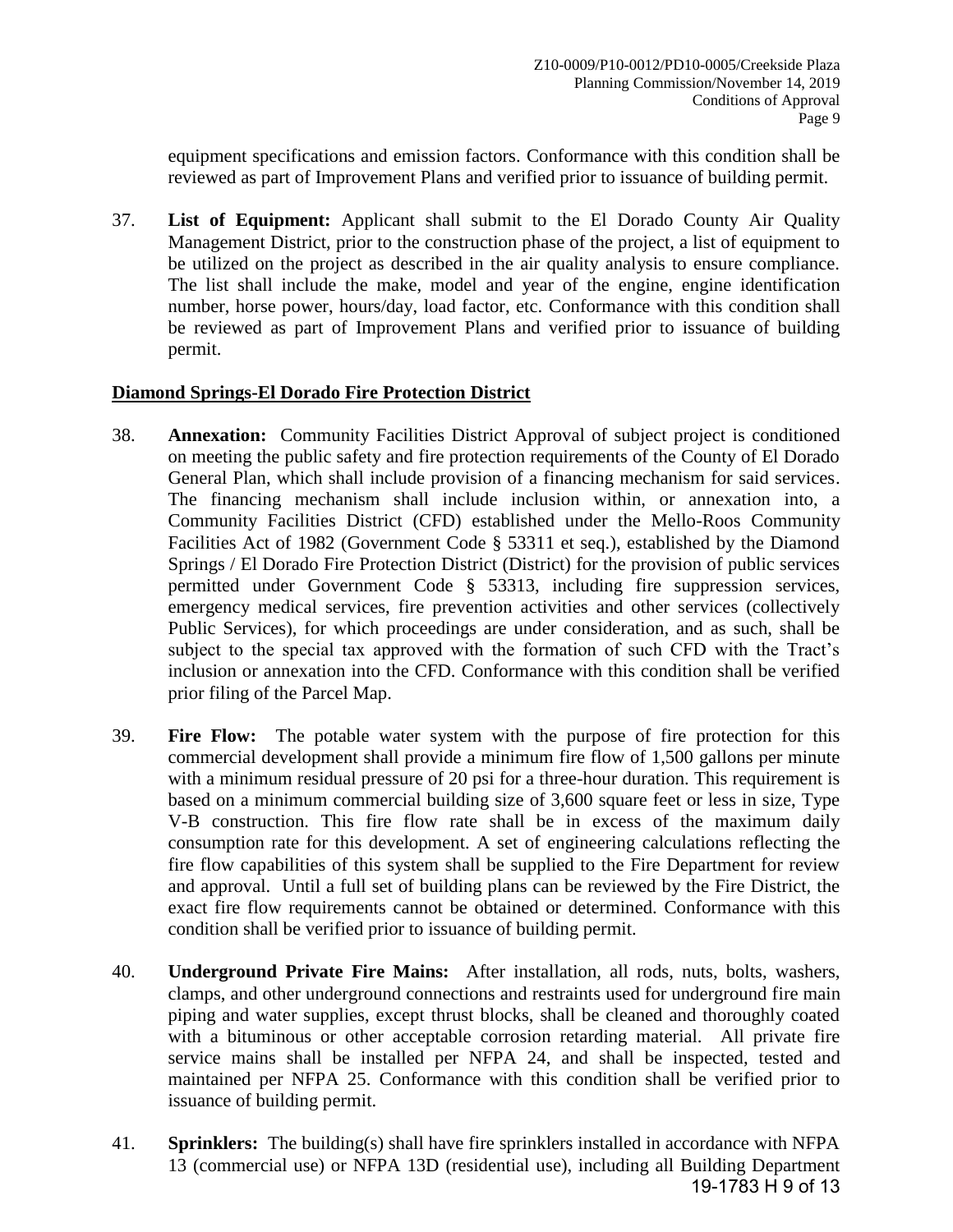and Fire Department requirements. Buildings which have the capacity of storage above 12 feet in height will need to have the sprinkler system(s) designed to accommodate the appropriate high-pile storage. Conformance with this condition shall be verified prior to issuance of building permit.

- 42. **Hydrants:** This development shall install Dry Barrel Fire Hydrants which conform to El Dorado Irrigation District specifications for the purpose of providing water for fire protection. The spacing between hydrants in this development shall not exceed 300/500 feet (2016 Title 24 CFC Part 9 Annex C, CC) each building shall have at least 1 hydrant within 150' (507.5.1). The exact location of each hydrant on private roads and on main county maintained roadways shall be determined by the Fire Department. Conformance with this condition shall be reviewed as part of Improvement Plans and verified prior to issuance of building permit.
- 43. **Fire Department Access:** Approved fire apparatus access roads and driveways shall be provided for every facility, building, or portion of a building. The fire apparatus access roads and driveways shall comply with the requirements of Section 503 of Diamond Springs El Dorado Fire Protection District as well as State Fire Safe Regulations as stated below (but not limited to):
	- a. All roadways shall be a minimum of 20 feet wide, providing two ten (10) foot traffic lanes, not including shoulder and striping.
	- b. Where maximum dead-end road lengths are exceeded, there shall be a minimum of two access roadways allowing for the safe access of emergency apparatus and civilian evacuation concurrently.
	- c. The fire apparatus access roads and driveways shall extend to within 150 feet of all portions of each facility and all portions of the exterior of the first story of the building as measured by an approved route around the exterior of the building or facility.
	- d. Driveways and roadways shall have unobstructed vertical clearance of 15' and a horizontal clearance providing a minimum 2' on each side of the required driveway or roadway width.
	- e. Depending on final heights of each building, the final layout of fire apparatus access roads shall be determined and approved by the fire code official with consideration of whether a ladder truck or ground ladders would be used for firefighting operations (Section D 105).

Conformance with this condition shall be reviewed as part of Improvement Plans and verified prior to issuance of building permit.

44. **Roadway Surface:** Roadways shall be designed to support the imposed load of fire apparatus weighing at least 75,000 pounds and provide all-weather driving conditions. All-weather surfaces shall be asphalt, concrete or other approved driving surface. Project proponent shall provide engineering specifications to support design, if request by the 19-1783 H 10 of 13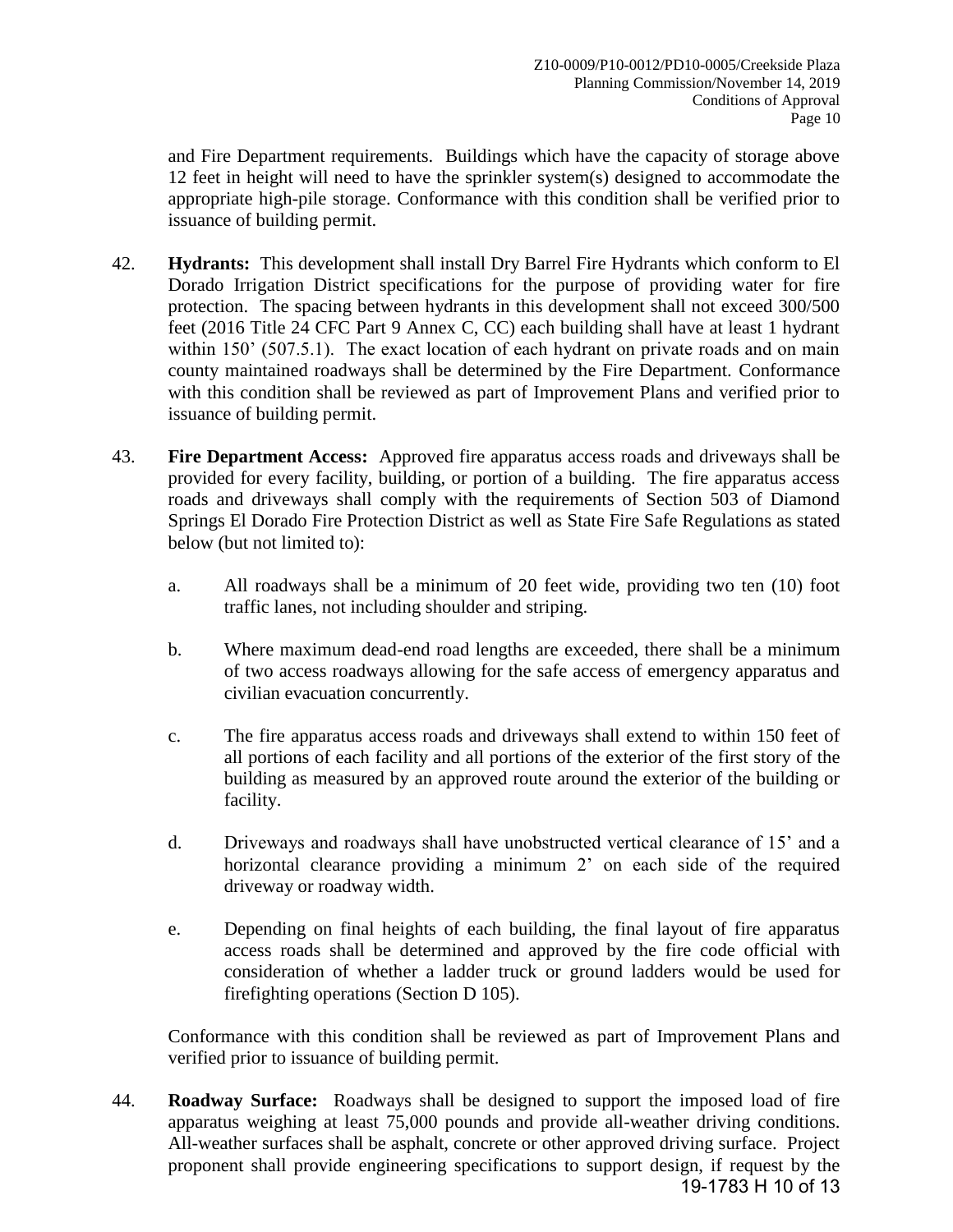local AHJ. Conformance with this condition shall be reviewed as part of Improvement Plans and verified prior to issuance of building permit.

- 45. **Roadway Grades:** The grade for all roads, streets, private lanes and driveways shall not exceed 16%. If paved or concrete, grades may be allowed up to 20%. Conformance with this condition shall be reviewed as part of Improvement Plans and verified prior to issuance of building permit.
- 46. **Traffic Calming:** This development shall be prohibited from installing any type of traffic calming device that utilizes a raised bump/dip section of roadway. All other proposed traffic calming devices shall require approval by the fire code official. Conformance with this condition shall be reviewed as part of Improvement Plans and verified prior to issuance of building permit.
- 47. **Turning Radius:** The required turning radius of a fire apparatus access road/driveway shall be determined by the fire code official. Current requirements are 40' inside and 60' outside. Conformance with this condition shall be reviewed as part of Improvement Plans and verified prior to issuance of building permit.
- 48. **Fire Access During Construction:** In order to provide this development with adequate fire and emergency medical response during construction, all access roadways and fire hydrant systems shall be installed and in service prior to combustibles being brought onto the site as specified by the Fire Department, Standard B-003. A secondary means of egress shall be provided prior to any construction or the project can be phased. Conformance with this condition shall be reviewed as part of Improvement Plans and verified prior to issuance of building permit.
- 49. **Fire Service Components:** Any Fire Department Connection (FDC) to the sprinkler system and all Fire Hydrant(s) outlets shall be positioned so as not to be obstructed by a parked vehicle. Conformance with this condition shall be reviewed as part of Improvement Plans and verified prior to issuance of building permit.
- 50. **Wildland Fire Safe Plan:** This development shall be conditioned to revise / develop, implement, and maintain a Wildland Fire Safe Plan that is approved by the Fire Department as complying with the State Fire Safe Regulations, prior to approval of the Tentative Map. Conformance with this condition shall be verified prior to issuance of building permit.
- 51. **Fencing:** Lots that back up to wildland open space shall be required to use noncombustible type fencing. This condition shall be noted and verified as part of and prior to approval of Improvement Plans.
- 52. **Knox Box and Keys:** All Commercial or Public occupied buildings shall install a Knox Box and building keys including, but not limited to, main entry doors, utility closets, roof accesses, alarm panels, fire sprinkler locks and all other keys required by the fire code official for emergency access. It is recommended, but not required, that residential buildings also add a Knox box and main front door key for improved emergency access. This condition shall be verified prior to issuance of building permit.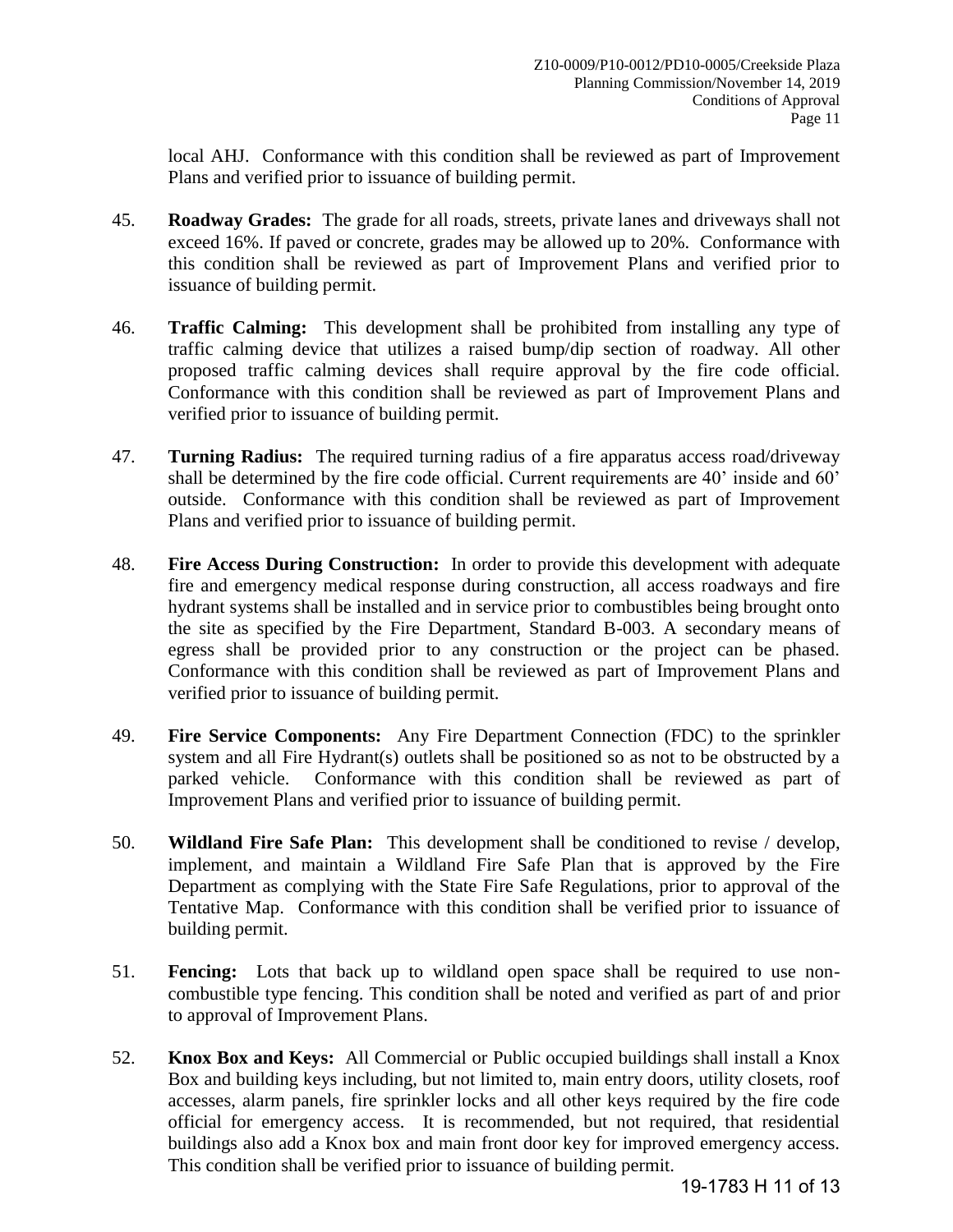- 53. **Parking and Fire Lanes:** All parking restrictions as stated in the current California Fire Code and the current Diamond Springs El Dorado Fire Protection District Ordinance shall be in effect. All streets with parking restrictions will be signed and marked with red curbs as described in the El Dorado County Regional Fire Protection Standard titled "No Parking-Fire Lane". All curbs in the parking lot(s) that are not designated as parking spaces will be painted red and marked every 25 feet "No Parking - Fire Lane." This shall be white letters on a red background. There shall be a designated plan page that shows all Fire Lanes as required by the El Dorado County Regional Fire Protection Standard B-004 "No Parking-Fire Lane" and the fire code official. This condition shall be noted and verified as part of and prior to approval of Improvement Plans.
- 54. **Vegetative Fire Clearances:** Prior to June 1<sup>st</sup> each year, there shall be vegetation clearance around all EVA's (Emergency Vehicle Access), buildings, up to the property line as stated in Public Resources Code Section 4291, Title 19 as referenced in the CA Fire Code, and the conditioned Wildland Fire Safe Plan.
- 55. **Knox Key Shunt:** A Knox Key Shunt system shall be installed to termite power to all back-up power generators. Conformance with this condition shall be verified prior to issuance of building permit.
- 56. **Addressing:** Approved numbers or addresses shall be provided for all new and existing buildings in such a position as to be plainly visible and legible from the street or road fronting the property, as per El Dorado County Standard B-001. Conformance with this condition shall be verified prior to issuance of final occupancy permit.
- 57. **Landscaping:** The landscaping plan shall be reviewed by the Fire Department to ensure that trees, plants, and other landscaping features proposed to be adjacent to the Fire Apparatus Access roads, Fire and Life Safety equipment, and near address locations on buildings and monuments will not impede fire apparatus access or visual recognition. Conformance with this condition shall be verified prior to issuance of building permit.
- 58. **Improvement (Civil) Plans:** A Fire plan sheet shall be included in the improvement plans that shows or lists all requirements from the Fire Department as they relate to design of the subdivision. These requirements include, but are not limited to, Fire Lanes (and how they relate to allowed parking), Hydrants, Turning Radius of all turns, Slope % of Roads/Driveways, 2 Points of Egress for the Public and Emergency Personnel, EVA's as required, Road Widths, Gates, etc. Conformance with this condition shall be verified prior to issuance of building permit.
- 59. **Building and Fire Plans:** Building, fire sprinkler and fire alarm plans shall be reviewed and approved by the fire department prior to respective permit issuance. The plans shall provide the use and occupancy classification for each building for future comments in regards to fire sprinklers, fire alarms, exiting, occupant loads, and other fire and life safety features. There shall be a designated plan page that shows all Fire Lanes as required by the El Dorado County Regional Fire Protection Standard B-004 "No Parking-